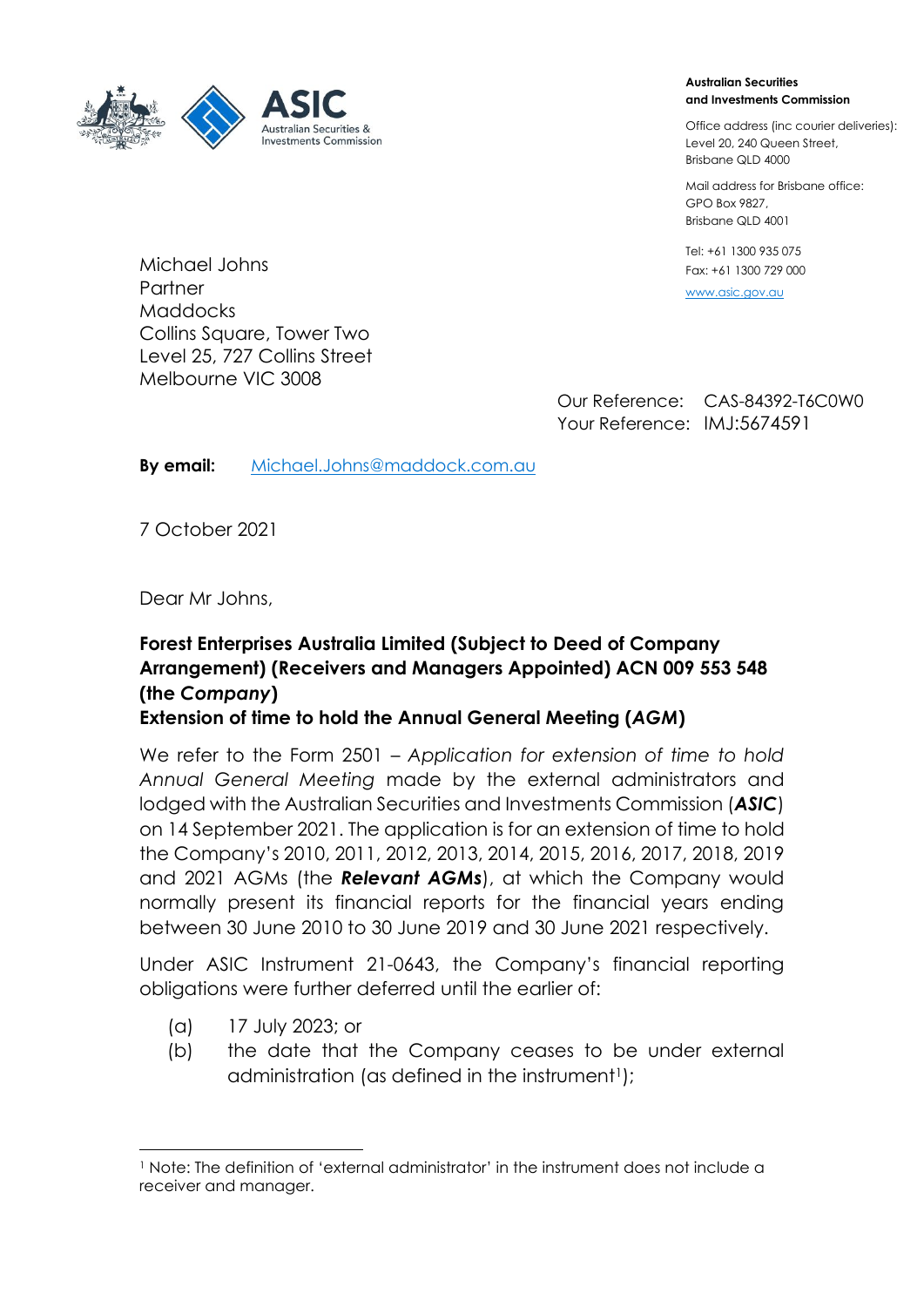## (the *Financial Reporting Deferral Period*).

Under section 250P of the *Corporations Act 2001* (Cth) (the *Act*), ASIC may extend the period within which section 250N of the Act requires a company to hold an AGM. After considering the information contained in the applications, ASIC extends the period within which the Company must hold the Relevant AGMs to the date that is 2 months after the Financial Reporting Deferral Period ends (the *Extended Period*).

Accordingly, if the financial reporting deferral period expires on 17 July 2023, then the Company must hold the Relevant AGMs by 17 September 2023.

If the financial reporting deferral period ends before 17 July 2023 because the company ceased to be under external administration, then the Company must hold its 2010 to 2019 and 2021 AGMs within 2 months after the date the Company ceased to be under external administration.

Please note that under section 250P(3) of the Act, the Company must hold its AGM within the extended period, i.e., before the Extended Period expires.

Under section 250P(4) of the Act, ASIC imposes the following conditions:

- (a) the Deed Administrators, and any external administrator appointed subsequently, must maintain arrangements for answering, free of charge, reasonable enquiries from the Company's members about the consequences of the external administration of the Company and the holding of the Relevant AGMs until the AGMs have been held;
- (b) within 2 business days of receipt of this letter, the Deed Administrators must ensure that details of the extension of time for holding the Relevant AGMs are disclosed on a public website that is maintained by, or on behalf of, the Deed Administrators of the Company in a way that is readily accessible from the website; and
- (c) any external administrator appointed subsequent to the Deed Administrators must ensure that details of the extension of time for holding the Relevant AGMs are disclosed on a public website that is maintained by, or on behalf of, the Deed Administrators of the Company in a way that is readily accessible from the website.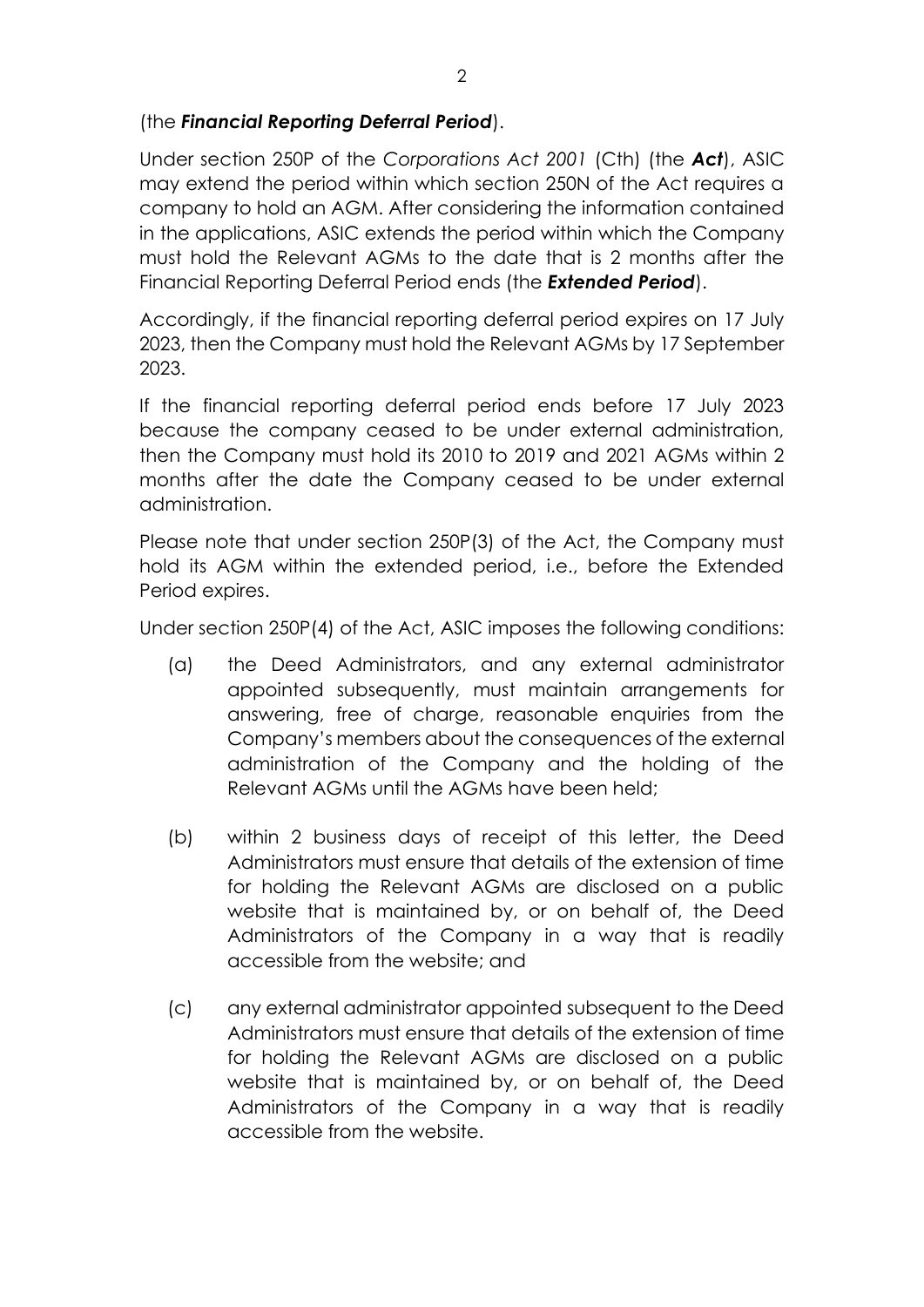Please note that if the financial reporting deferral relief under ASIC Instrument 21-0643 ceases for any reason earlier than 2 months before the date on which the Company would normally be required under section 250N(2) of the Act to hold the 2021 AGM, then the Company must hold the 2021 AGM within the period that it would normally be required to hold the relevant AGM under section 250N(2).

Should you have any questions about this matter, please contact my colleague Chi Nguyen at [Chi.Nguyen@asic.gov.au.](mailto:Chi.Nguyen@asic.gov.au)

Yours sincerely,

Kyle Wright as a delegate of the Australian Securities & Investments Commission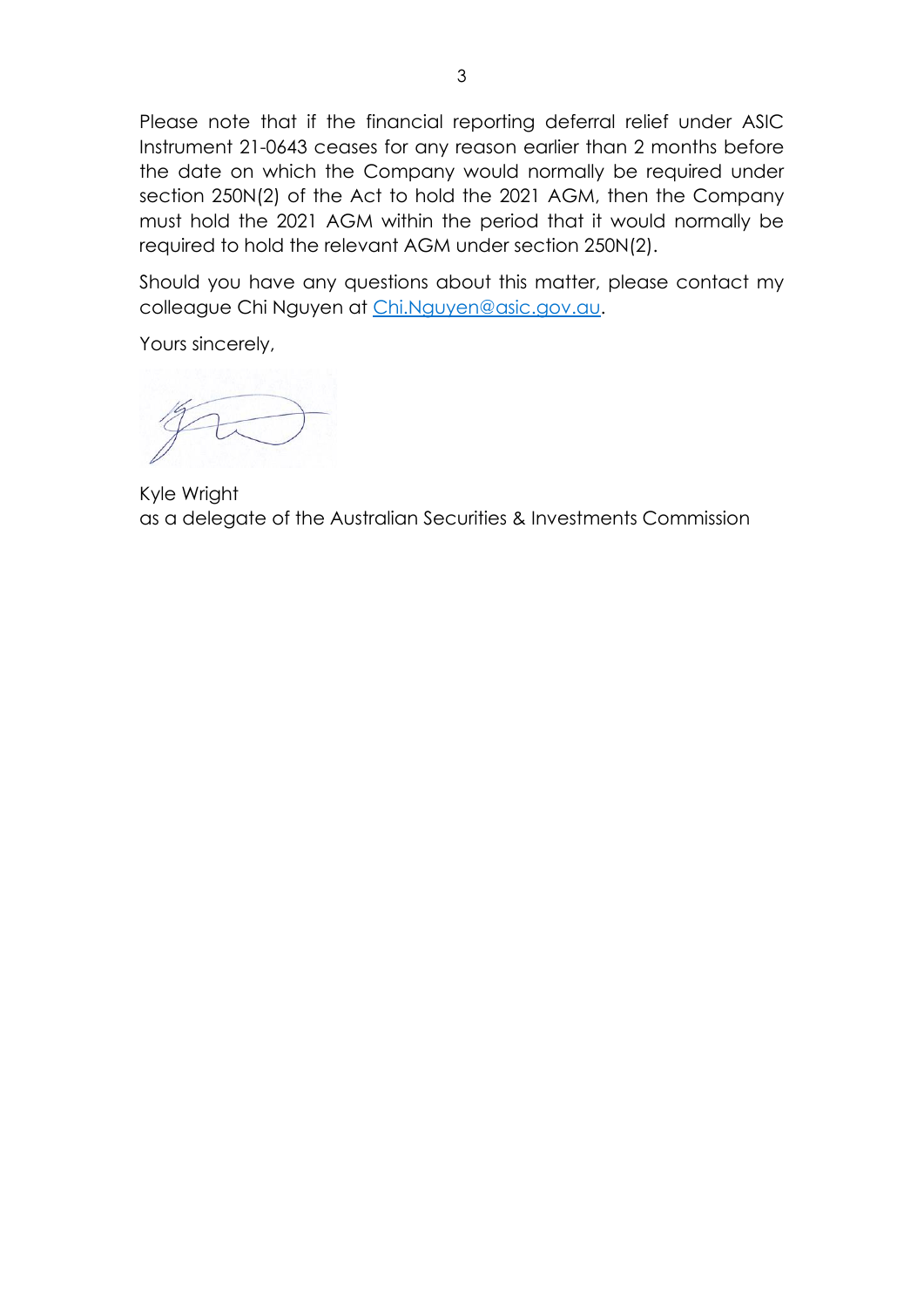

#### **Australian Securities and Investments Commission**

Office address (inc courier deliveries): Level 20, 240 Queen Street, Brisbane QLD 4000

Mail address for Brisbane office: GPO Box 9827, Brisbane QLD 4001

Tel: +61 1300 935 075 Fax: +61 1300 729 000

[www.asic.gov.au](file://///a1.asic.gov.au/ds/userHome/Chi.Nguyen/My%20Documents/Corporations/FOREST%20ENTERPRISES%20AUSTRALIA%20LIMITED/www.asic.gov.au)

Our Reference: CAS-85081-N1H2P4 Your Reference: IMJ:5674591

**By email:** [Michael.Johns@maddock.com.au](mailto:Michael.Johns@maddock.com.au)

7 October 2021

Dear Mr Johns,

## **Forest Enterprises Australia Limited (Subject to Deed of Company Arrangement) (Receivers and Managers Appointed) ACN 009 553 548 (the**  *Company***)**

## **Extension of time to hold the 2020 Annual General Meeting (***AGM***)**

We refer to the Form 2501 – *Application for extension of time to hold Annual General Meeting* made by the external administrators and lodged with the Australian Securities and Investments Commission (*ASIC*) on 25 November 2020. The application is for an extension of time to hold the Company's 2020 AGM (the *Relevant AGM*), at which the Company would normally present its financial reports for the financial year ending on 30 June 2020.

Under ASIC Instrument 21-0643, the Company's financial reporting obligations were further deferred until the earlier of:

- (a) 17 July 2023; or
- (b) the date that the Company ceases to be under external administration (as defined in the instrument<sup>1</sup>);

### (the *Financial Reporting Deferral Period*).

Under section 250P of the *Corporations Act 2001* (Cth) (the *Act*), ASIC may extend the period within which section 250N of the Act requires a company to hold an AGM. After considering the information contained in the applications, ASIC extends the period within which the Company must hold the Relevant

Michael Johns Partner Maddocks Collins Square, Tower Two Level 25, 727 Collins Street Melbourne VIC 3008

<sup>1</sup> Note: The definition of 'external administrator' in the instrument does not include a receiver and manager.